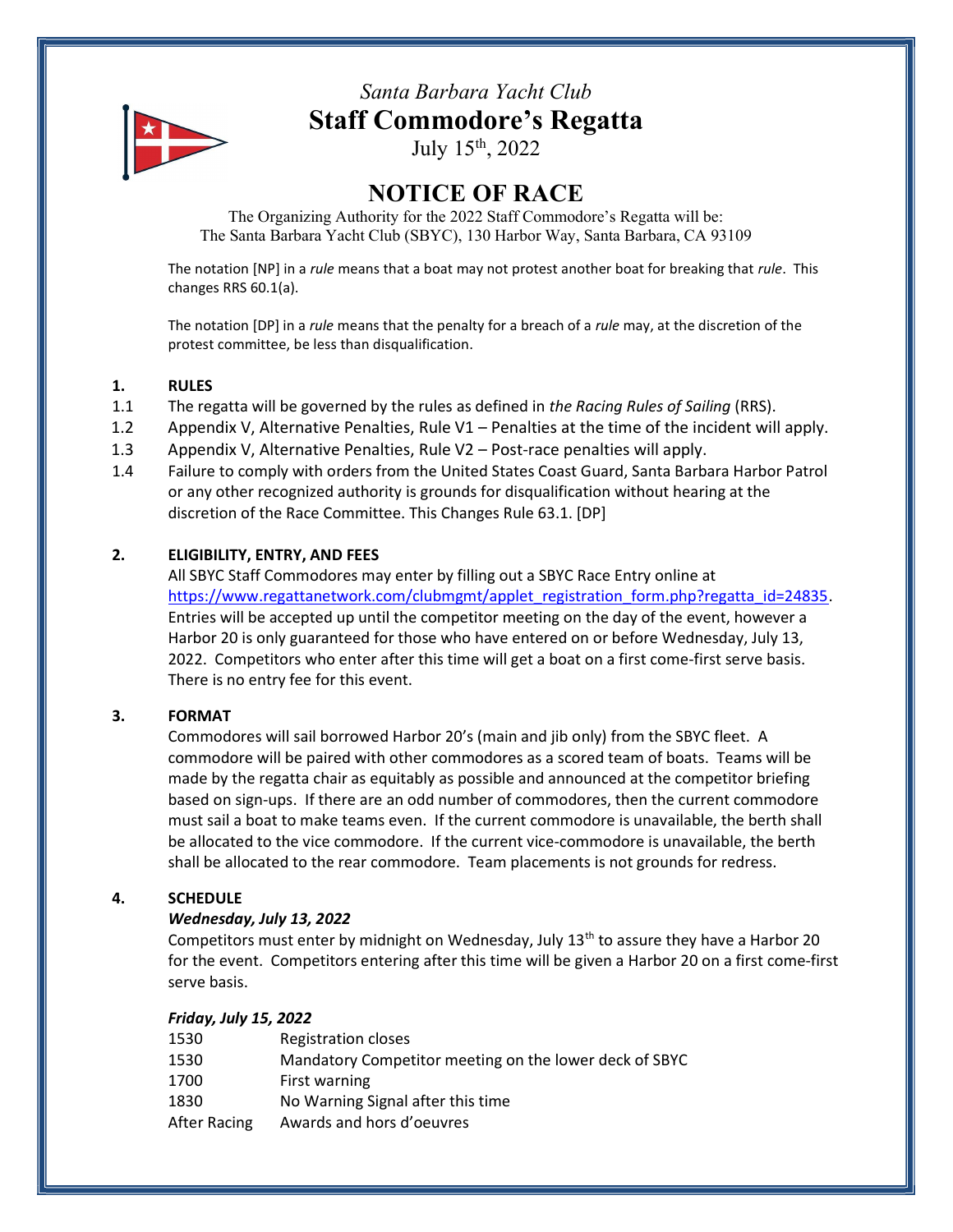#### 5. SAILING INSTRUCTIONS

Sailing Instructions will be available online at https://sbyc.org/racing approximately two weeks prior to the event and will be available at registration.

# 6. VENUE

The racing area will be the Santa Barbara channel directly in front of the SBYC.

#### 7. COURSES

Courses will be a windward-leeward configuration.

#### 8. BOATS PROVIDED BY THE ORGANIZING AUTHORITY

- 8.1 Harbor 20 boats will be provided for competing teams. Standing rigging including upper battens shall not be adjusted, unless directed by the RC. Only telltales may be added to boats. Running rigging and fittings shall be used for their intended purposes only. All supplied equipment shall be carried aboard while racing.
- 8.2 While reasonable steps are taken to equalize the boats, variations, including deviations from class rules, will not be grounds for redress. This changes RRS 62.
- 8.3 Boats will be assigned at the competitor meeting and done by random drawing via the Race Committee. Teams will be assigned a boat that they will sail for the duration of the event.
- 8.4 Hiking is not permitted. Skipper and crew shall keep their bodies within the confines of the cockpit and shall not place their feet on the seats or seat cushions at any time while racing, except to affect immediate repair, adjust the jib Cunningham, or for safety reasons.
- 8.5 Spinnakers will not be used for the regatta.
- 8.6 No skipper shall sail his or her own yacht unless the race committee elects to sail the event as a round robin.

# 9. BREAKDOWNS / DAMAGE

- 9.1 A damage deposit of \$500 per incident may be collected upon damage done to a boat after said incident. This deposit is the maximum payable by the team as a result of any one incident.
- 9.2 Competitors are responsible for inspecting their assigned boats before each race for possible breakdowns and missing equipment. Discrepancies must be reported to the RC immediately.
- 9.3 Competitors shall report any damage, breakdown, or loss of equipment, however slight, to the RC at the first reasonable opportunity.
- 9.4 If there is an equipment breakdown that was unforeseeable by the crew and prevents a boat from completing a race, the Race Committee may decide to re-sail the race or award redress.

#### 10. CREW

- 10.1 Each qualified skipper is responsible for providing one crew member.
- 10.2 A Harbor 20 boat owner or owner's representative may accompany each boat.

# 11 PENALTY SYSTEM

- 11.1 Appendix V, Rule V1 will apply: The first two sentences of rule 44.1 are changed to: 'A boat may take a One-Turn Penalty when she may have broken one or more rules of Part 2 or rule 31 in an incident while *racing*. However, when she may have broken one or more rules of Part 2 while in the zone around a mark other than a starting mark, her penalty shall be a Two-Turns Penalty.'
- 11.2 Appendix V, Rule V2 Post Race Penalties will apply:
	- (a) Provided that rule 44.1(b) does not apply, a boat that may have broken one or more rules of Part 2 or rule 31 in an incident may take a Post-Race Penalty at any time after the race until the beginning of a protest hearing involving the incident.